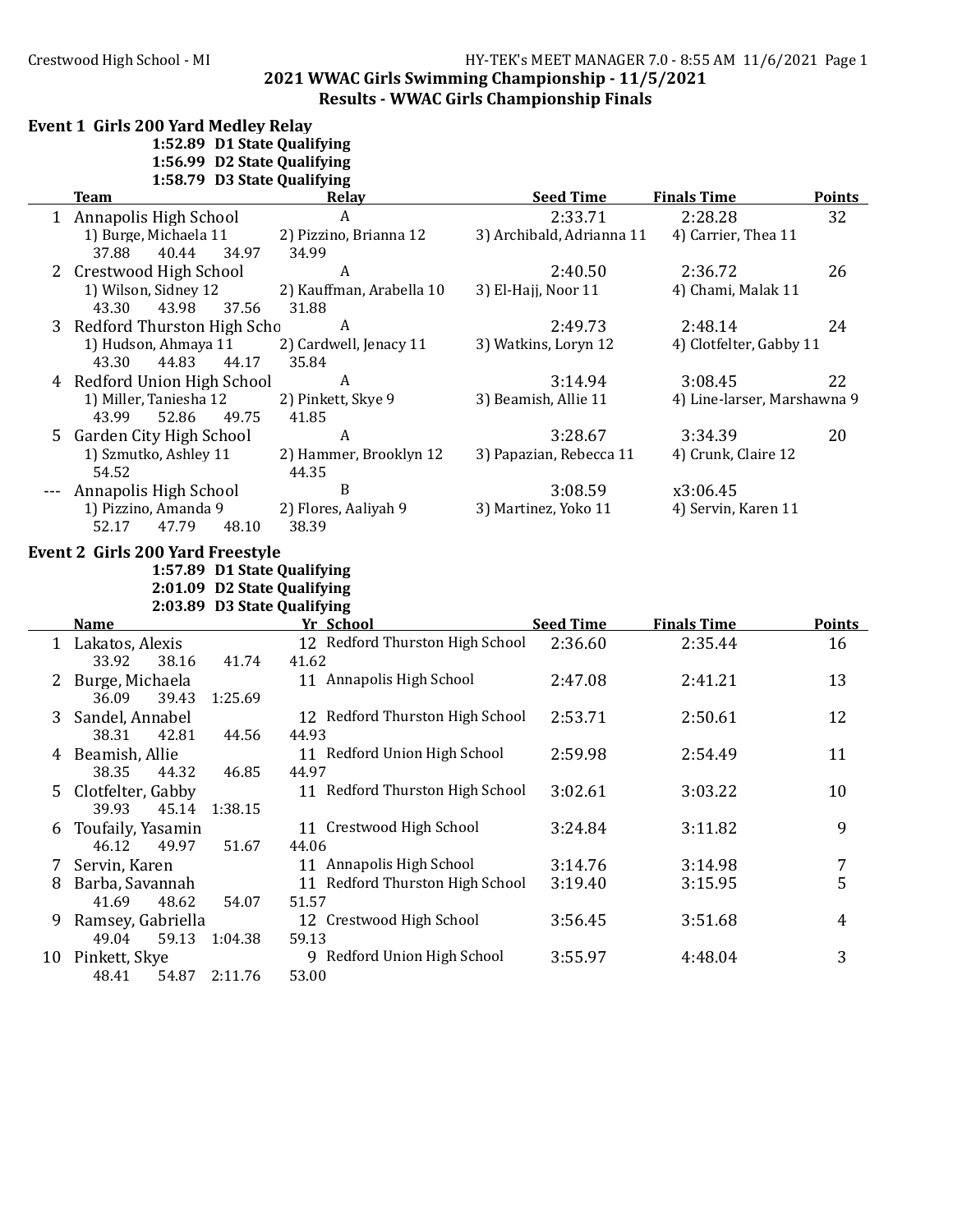#### Crestwood High School - MI **HY-TEK's MEET MANAGER 7.0 - 8:55 AM 11/6/2021** Page 2 **2021 WWAC Girls Swimming Championship - 11/5/2021 Results - WWAC Girls Championship Finals**

#### Event 3 Girls 200 Yard IM

50.34 1:03.81<br>Papazian, Rebecca

|              |                                                           | 2:13.29 D1 State Qualifying                            |                  |                                 |                  |                    |                  |
|--------------|-----------------------------------------------------------|--------------------------------------------------------|------------------|---------------------------------|------------------|--------------------|------------------|
|              |                                                           | 2:18.39 D2 State Qualifying                            |                  |                                 |                  |                    |                  |
|              |                                                           | 2:21.99 D3 State Qualifying                            |                  |                                 |                  |                    |                  |
|              | <b>Name</b>                                               |                                                        |                  | <b>Yr School</b>                | <b>Seed Time</b> | <b>Finals Time</b> | <b>Points</b>    |
|              | 1 Pizzino, Brianna<br>35.84<br>41.80                      | 52.59                                                  | 42.50            | 12 Annapolis High School        | 2:52.57          | 2:52.73            | 16               |
|              | 2 El-Hajj, Noor<br>39.56<br>44.93                         | 56.14                                                  | 40.60            | 11 Crestwood High School        | 2:55.39          | 3:01.23            | 13               |
| 3            | Kornacki, Mia<br>40.95<br>49.46                           | 51.62                                                  |                  | 12 Redford Thurston High School | 3:07.82          | 3:04.29            | 12               |
|              | 4 Hudson, Ahmaya                                          |                                                        | 42.26            | 11 Redford Thurston High School | 3:36.62          | 3:30.16            | 11               |
|              | 43.64<br>52.45<br>5 Flores, Aaliyah<br>1:01.76<br>1:09.56 | 1:05.36<br>1:00.31                                     | 48.71<br>1:00.78 | 9 Annapolis High School         | 4:08.58          | 4:12.41            | 10               |
|              | <b>Event 4 Girls 50 Yard Freestyle</b>                    |                                                        |                  |                                 |                  |                    |                  |
|              |                                                           | 24.99 D1 State Qualifying                              |                  |                                 |                  |                    |                  |
|              |                                                           | 25.59 D2 State Qualifying<br>25.79 D3 State Qualifying |                  |                                 |                  |                    |                  |
|              | <b>Name</b>                                               |                                                        |                  | Yr School                       | <b>Seed Time</b> | <b>Finals Time</b> | <b>Points</b>    |
| $\mathbf{1}$ | Archibald, Adrianna                                       |                                                        |                  | 11 Annapolis High School        | 32.37            | 30.50              | 16               |
| 2            | Chami, Malak                                              |                                                        |                  | 11 Crestwood High School        | 33.45            | 32.62              | 13               |
|              |                                                           |                                                        |                  | 11 Redford Thurston High School | 36.09            |                    | 12               |
| 3            | Cardwell, Jenacy                                          |                                                        |                  |                                 |                  | 34.41              |                  |
| 4            | Kauffman, Arabella                                        |                                                        |                  | 10 Crestwood High School        | 34.68            | 34.47              | 11               |
| 5            | Watkins, Loryn                                            |                                                        |                  | 12 Redford Thurston High School | 35.72            | 35.51              | 10               |
| 6            | Perez, Laila                                              |                                                        |                  | 12 Crestwood High School        | 36.73            | 36.77              | 9                |
| 7            | Crunk, Claire                                             |                                                        |                  | 12 Garden City High School      | 39.72            | 40.84              | $\sqrt{7}$       |
| 8            | Habhab, Aya                                               |                                                        |                  | 9 Crestwood High School         | 36.00            | 41.76              | $\mathsf S$      |
| 9            | Szmutko, Ashley                                           |                                                        |                  | 11 Garden City High School      | 48.53            | 43.31              | $\overline{4}$   |
| 10           | Ramsey, Gabriella                                         |                                                        |                  | 12 Crestwood High School        | 41.31            | x45.85             |                  |
| 11           | Nixon, Atlas                                              |                                                        |                  | 9 Garden City High School       | 50.72            | 47.60              | 3                |
| 12           | Alrai, Alyssa                                             |                                                        |                  | 9 Crestwood High School         | 44.97            | x48.03             |                  |
| 13           | Jackson, Brooklyn                                         |                                                        |                  | 9 Redford Union High School     | 41.77            | 52.65              | $\boldsymbol{2}$ |
| 14           | Rogers, Jessica                                           |                                                        |                  | 9 Redford Union High School     | 1:10.50          | 1:00.14            | $\mathbf{1}$     |
| 15           | Adkins, Robin                                             |                                                        |                  | 9 Redford Union High School     | 59.58            | 1:00.31            |                  |
| 16           |                                                           |                                                        |                  | 9 Redford Union High School     | 58.59            | 1:01.42            |                  |
|              | Adkins, Reba                                              |                                                        |                  |                                 |                  |                    |                  |
| 17           | Calloway, Samyra                                          |                                                        |                  | 9 Redford Union High School     | 1:03.74          | x1:01.98           |                  |
| 18           | Jones, Raniyah                                            |                                                        |                  | 9 Redford Union High School     | 1:07.62          | x1:06.40           |                  |
|              | <b>Event 6 Girls 100 Yard Butterfly</b>                   |                                                        |                  |                                 |                  |                    |                  |
|              |                                                           | 1:00.19 D1 State Qualifying                            |                  |                                 |                  |                    |                  |
|              |                                                           | 1:01.69 D2 State Qualifying                            |                  |                                 |                  |                    |                  |
|              |                                                           | 1:03.49 D3 State Qualifying                            |                  |                                 |                  |                    |                  |
|              | <b>Name</b>                                               |                                                        |                  | Yr School                       | <b>Seed Time</b> | <b>Finals Time</b> | <b>Points</b>    |
|              | 1 El-Hajj, Noor<br>49.46<br>41.12                         |                                                        |                  | 11 Crestwood High School        | 1:29.34          | 1:30.58            | 16               |
| 2            | Carrier, Thea<br>46.47<br>56.52                           |                                                        |                  | 11 Annapolis High School        | 1:44.87          | 1:42.99            | 13               |
| 3            | Pizzino, Amanda<br>49.96<br>56.65                         |                                                        |                  | 9 Annapolis High School         | 1:49.20          | 1:46.61            | 12               |

4 Martinez, Yoko 11 Annapolis High School 1:51.43 1:54.15 11

11 Garden City High School 1:54.54 DFS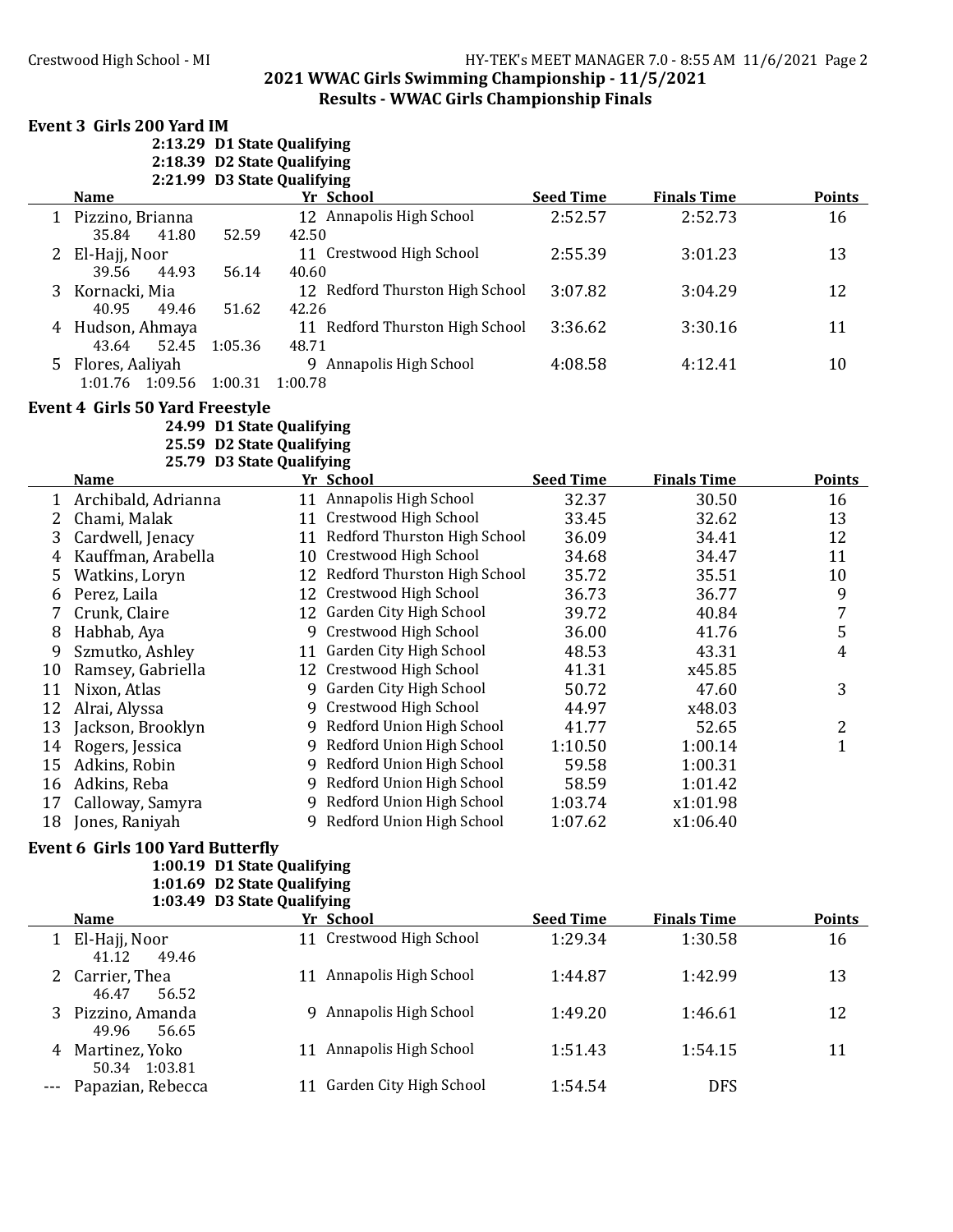#### Crestwood High School - MI <br>HY-TEK's MEET MANAGER 7.0 - 8:55 AM 11/6/2021 Page 3 **2021 WWAC Girls Swimming Championship - 11/5/2021 Results - WWAC Girls Championship Finals**

#### Event 7 Girls 100 Yard Freestyle

**54.49 D1 State Qualifying 55.69 D2 State Qualifying**<br>**56.49 D3 State Qualifying** 

|  |  | 56.49 D3 State Qualifying |
|--|--|---------------------------|
|--|--|---------------------------|

|    | $\boldsymbol{\nu}$ $\boldsymbol{\nu}$ $\boldsymbol{\nu}$ $\boldsymbol{\mu}$ $\boldsymbol{\nu}$ $\boldsymbol{\nu}$ $\boldsymbol{\nu}$ $\boldsymbol{\nu}$ $\boldsymbol{\nu}$ $\boldsymbol{\nu}$ $\boldsymbol{\nu}$ |                                 |                  |                    |               |
|----|------------------------------------------------------------------------------------------------------------------------------------------------------------------------------------------------------------------|---------------------------------|------------------|--------------------|---------------|
|    | <b>Name</b>                                                                                                                                                                                                      | Yr School                       | <b>Seed Time</b> | <b>Finals Time</b> | <b>Points</b> |
|    | 1 Burge, Michaela<br>37.52<br>35.03                                                                                                                                                                              | 11 Annapolis High School        | 1:15.89          | 1:12.55            | 16            |
| 2  | Chami, Malak<br>42.88<br>35.68                                                                                                                                                                                   | 11 Crestwood High School        | 1:17.99          | 1:18.56            | 13            |
| 3  | Clotfelter, Gabby                                                                                                                                                                                                | 11 Redford Thurston High School | 1:20.18          | 1:20.57            | 12            |
| 4  | Watkins, Loryn<br>38.95<br>45.78                                                                                                                                                                                 | 12 Redford Thurston High School | 1:24.22          | 1:24.73            | 11            |
| 5. | Perez, Laila<br>38.67<br>48.21                                                                                                                                                                                   | 12 Crestwood High School        | 1:25.97          | 1:26.88            | 10            |
| 6  | Stevens, Jessica<br>42.01<br>49.30                                                                                                                                                                               | 11 Redford Thurston High School | 1:28.35          | 1:31.31            | 9             |
| 7  | Miller, Taniesha<br>49.00<br>43.52                                                                                                                                                                               | 12 Redford Union High School    | 1:36.54          | 1:32.52            | 7             |
| 8  | Crunk, Claire<br>44.61<br>48.31                                                                                                                                                                                  | 12 Garden City High School      | 1:34.50          | 1:32.92            | 5             |
| 9  | Line-larser, Marshawna<br>45.51<br>48.15                                                                                                                                                                         | 9 Redford Union High School     | 1:29.66          | 1:33.66            | 4             |
| 10 | Nixon, Atlas<br>48.99<br>58.24                                                                                                                                                                                   | 9 Garden City High School       | 1:50.69          | 1:47.23            | 3             |
| 11 | Jackson, Ommri<br>51.88 1:05.45                                                                                                                                                                                  | 9 Redford Union High School     | 2:04.22          | 1:57.33            | 2             |
| 12 | Cherry, Cameron<br>52.07 1:16.62                                                                                                                                                                                 | 9 Redford Union High School     | 2:02.98          | 2:08.69            | $\mathbf{1}$  |

#### Event 8 Girls 500 Yard Freestyle

**5:17.09 D1 State Qualifying 5:25.09 D2 State Qualifying 5:36.19 D3 State Qualifying**

|   | <b>Name</b>       |       | Yr School |       |                                 |       | <b>Seed Time</b> | <b>Finals Time</b> | <b>Points</b> |
|---|-------------------|-------|-----------|-------|---------------------------------|-------|------------------|--------------------|---------------|
| 1 | Lakatos, Alexis   |       |           |       | 12 Redford Thurston High School |       | 7:06.52          | 7:14.67            | 16            |
|   | 35.64<br>39.40    | 43.07 | 44.46     | 45.91 | 45.71                           | 45.36 | 45.87            |                    |               |
|   | 46.52<br>42.73    |       |           |       |                                 |       |                  |                    |               |
|   | Sandel, Annabel   |       |           |       | 12 Redford Thurston High School |       | 8:02.14          | 7:47.53            | 13            |
|   | 40.42<br>46.05    |       |           | 49.00 | 49.48                           | 48.86 | 47.98            |                    |               |
|   | 47.07<br>42.25    |       |           |       |                                 |       |                  |                    |               |
| 3 | Carrier, Thea     |       |           |       | 11 Annapolis High School        |       | 8:13.39          | 7:48.11            | 12            |
|   | 39.89<br>44.01    | 46.90 | 47.76     | 48.96 | 49.57                           | 49.21 | 49.84            |                    |               |
|   | 47.30<br>44.67    |       |           |       |                                 |       |                  |                    |               |
| 4 | Beamish, Allie    |       |           |       | 11 Redford Union High School    |       | 8:06.49          | 8:03.36            | 11            |
|   | 41.55<br>47.05    | 49.18 | 49.06     |       |                                 | 50.87 | 50.13            |                    |               |
|   | 50.00<br>44.90    |       |           |       |                                 |       |                  |                    |               |
| 5 | Martinez, Yoko    |       | 11        |       | Annapolis High School           |       | 8:17.13          | 8:40.46            | 10            |
| 6 | Toufaily, Yasamin |       |           |       | 11 Crestwood High School        |       | 9:26.83          | 8:58.21            | 9             |
|   | 53.77<br>50.14    | 54.54 | 56.45     | 55.21 | 55.03                           | 55.99 | 55.27            |                    |               |
|   | 52.43<br>49.38    |       |           |       |                                 |       |                  |                    |               |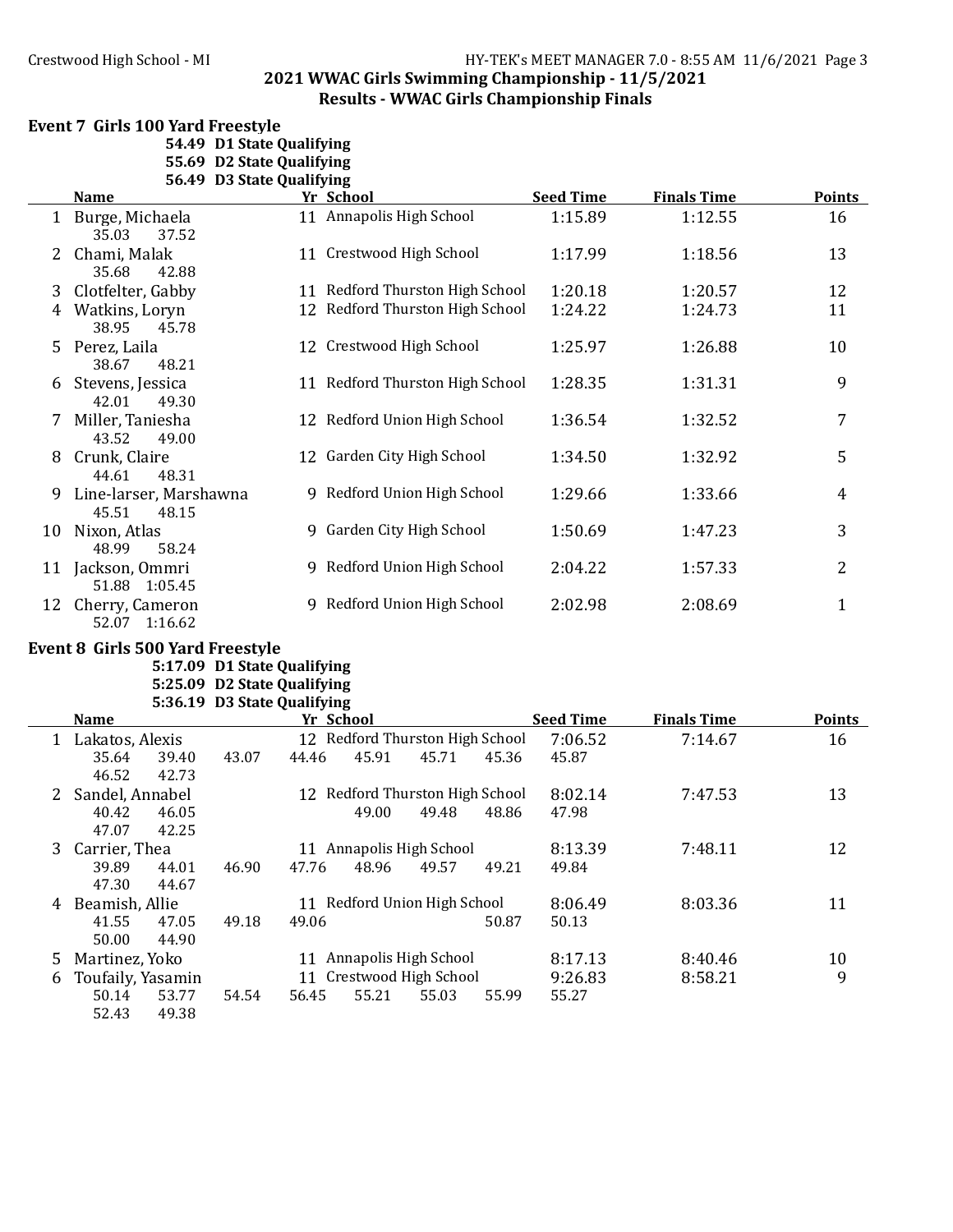# Crestwood High School - MI HY-TEK's MEET MANAGER 7.0 - 8:55 AM 11/6/2021 Page 4 **2021 WWAC Girls Swimming Championship - 11/5/2021** Results - WWAC Girls Championship Finals

|    | Event 9 Girls 200 Yard Freestyle Relay            |                                 |                                                  |                         |                |
|----|---------------------------------------------------|---------------------------------|--------------------------------------------------|-------------------------|----------------|
|    | 1:41.89 D1 State Qualifying                       |                                 |                                                  |                         |                |
|    | 1:45.09 D2 State Qualifying                       |                                 |                                                  |                         |                |
|    | 1:46.29 D3 State Qualifying                       |                                 |                                                  |                         |                |
|    | Team                                              | Relav                           | <b>Seed Time</b>                                 | <b>Finals Time</b>      | <b>Points</b>  |
|    | 1 Redford Thurston High Scho                      | A                               | 2:17.49                                          | 2:13.47                 | 32             |
|    | 1) Kornacki, Mia 12                               | 2) Watkins, Loryn 12            | 3) Sandel, Annabel 12                            | 4) Lakatos, Alexis 12   |                |
|    | 34.12<br>35.37<br>33.46                           | 30.52                           |                                                  |                         |                |
|    | 2 Crestwood High School                           | A                               | 2:14.53                                          | 2:15.20                 | 26             |
|    | 1) Perez, Laila 12                                | 2) Kauffman, Arabella 10        | 3) Chami, Malak 11                               | 4) El-Hajj, Noor 11     |                |
|    | 39.97<br>32.00<br>32.34                           | 30.89                           |                                                  |                         |                |
|    | Redford Union High School                         | A                               | 2:25.62                                          | 2:33.23                 | 24             |
|    | 1) Miller, Taniesha 12<br>37.70<br>39.42<br>40.56 | 2) Pinkett, Skye 9<br>35.55     | 3) Line-larser, Marshawna 9 4) Beamish, Allie 11 |                         |                |
|    | 4 Garden City High School                         | $\boldsymbol{A}$                | 2:58.39                                          | 2:51.94                 | 22             |
|    | 1) Crunk, Claire 12                               | 2) Szmutko, Ashley 11           | 3) Nixon, Atlas 9                                | 4) Papazian, Rebecca 11 |                |
|    | 44.00<br>46.98<br>44.95                           | 36.01                           |                                                  |                         |                |
|    | 5 Annapolis High School                           | $\boldsymbol{A}$                | 2:56.31                                          | 2:52.43                 | 20             |
|    | 1) Pizzino, Amanda 9                              | 2) Flores, Aaliyah 9            | 3) Servin, Karen 11                              | 4) Martinez, Yoko 11    |                |
|    | 43.73<br>41.51<br>45.07                           | 42.12                           |                                                  |                         |                |
|    | Crestwood High School                             | $\mathbf B$                     | 2:51.90                                          | x2:54.13                |                |
|    | 1) Habhab, Aya 9                                  | 2) Ramsey, Gabriella 12         | 3) Alrai, Alyssa 9                               | 4) Toufaily, Yasamin 11 |                |
|    | 42.41<br>48.57<br>45.44                           | 37.71                           |                                                  |                         |                |
|    | Redford Union High School                         | $\, {\bf B}$                    | <b>NT</b>                                        | x3:27.63                |                |
|    | 1) Calloway, Samyra 9                             | 2) Cherry, Cameron 9            | 3) Jackson, Brooklyn 9                           | 4) Jackson, Ommri 9     |                |
|    | 59.49<br>45.40 1:42.74                            |                                 |                                                  |                         |                |
|    | Redford Union High School                         | C                               | <b>NT</b>                                        | x4:12.12                |                |
|    | 1) Adkins, Reba 9                                 | 2) Adkins, Robin 9              | 3) Rogers, Jessica 9                             | 4) Jones, Raniyah 9     |                |
|    | 1:03.34 1:06.16                                   | 46.97 1:15.65                   |                                                  |                         |                |
|    | <b>Event 10 Girls 100 Yard Backstroke</b>         |                                 |                                                  |                         |                |
|    | 1:00.59 D1 State Qualifying                       |                                 |                                                  |                         |                |
|    | 1:02.29 D2 State Qualifying                       |                                 |                                                  |                         |                |
|    | 1:03.89 D3 State Qualifying                       |                                 |                                                  |                         |                |
|    | <b>Name</b>                                       | Yr School                       | <b>Seed Time</b>                                 | <b>Finals Time</b>      | <b>Points</b>  |
|    | 1 Archibald, Adrianna                             | 11 Annapolis High School        | 1:26.45                                          | 1:22.93                 | 16             |
|    | 40.57<br>42.36                                    |                                 |                                                  |                         |                |
| 2  | Hudson, Ahmaya                                    | 11 Redford Thurston High School | 1:37.36                                          | 1:34.81                 | 13             |
| 3  | Barba, Savannah                                   | 11 Redford Thurston High School | 1:42.48                                          | 1:39.69                 | 12             |
|    | 4 Wilson, Sidney<br>45.61<br>55.49                | 12 Crestwood High School        | 1:41.03                                          | 1:41.10                 | 11             |
| 5. | Stevens, Jessica<br>47.51<br>58.25                | 11 Redford Thurston High School | 1:43.61                                          | 1:45.76                 | 10             |
|    |                                                   | 12 Redford Union High School    |                                                  |                         |                |
| 6  | Miller, Taniesha<br>48.89 1:01.74                 |                                 | 1:52.66                                          | 1:50.63                 | 9              |
|    | 7 Pizzino, Amanda                                 | 9 Annapolis High School         | 1:55.12                                          | 1:57.74                 | 7              |
|    | 8 Line-larser, Marshawna                          | 9 Redford Union High School     | 2:03.30                                          | 1:59.84                 | 5              |
|    | 57.92 1:01.92                                     |                                 |                                                  |                         |                |
| 9  | Adkins, Robin<br>58.53 1:09.91                    | 9 Redford Union High School     | 2:17.69                                          | 2:08.44                 | $\overline{4}$ |
|    | 10 Szmutko, Ashley<br>58.52 1:23.86               | 11 Garden City High School      | 2:09.19                                          | 2:22.38                 | 3              |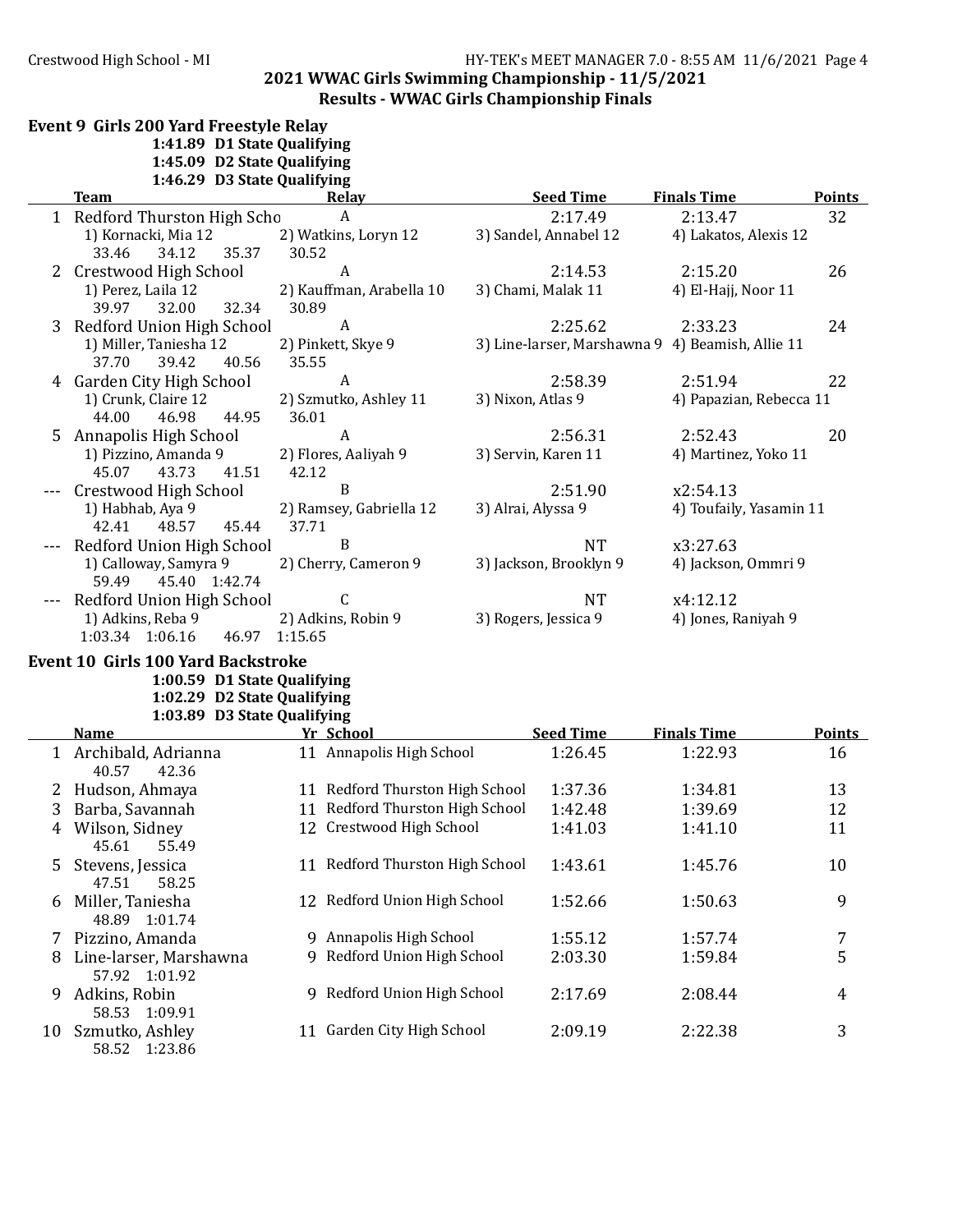#### Crestwood High School - MI **HY-TEK's MEET MANAGER 7.0 - 8:55 AM 11/6/2021** Page 5 **2021 WWAC Girls Swimming Championship - 11/5/2021 Results - WWAC Girls Championship Finals**

# Event 11 Girls 100 Yard Breaststroke

**1:08.69 D1 State Qualifying**

**1:11.39 D2 State Qualifying 1:12.89 D3 State Qualifying**

|    | <b>Name</b>                           | Yr School                       | <b>Seed Time</b> | <b>Finals Time</b> | <b>Points</b> |
|----|---------------------------------------|---------------------------------|------------------|--------------------|---------------|
|    | 1 Pizzino, Brianna<br>42.70<br>45.49  | 12 Annapolis High School        | 1:26.09          | 1:28.19            | 16            |
| 2  | Kornacki, Mia<br>42.87<br>49.68       | 12 Redford Thurston High School | 1:33.30          | 1:32.55            | 13            |
| 3  | Kauffman, Arabella<br>46.29<br>57.04  | 10 Crestwood High School        | 1:40.18          | 1:43.33            | 12            |
| 4  | Cardwell, Jenacy<br>47.51<br>57.01    | 11 Redford Thurston High School | 1:53.80          | 1:44.52            | 11            |
| 5  | Servin, Karen<br>56.09<br>51.88       | 11 Annapolis High School        | 1:50.60          | 1:47.97            | 10            |
| 6  | Flores, Aaliyah<br>50.41<br>59.60     | 9 Annapolis High School         | 1:43.46          | 1:50.01            | 9             |
| 7  | Papazian, Rebecca<br>52.43<br>58.60   | 11 Garden City High School      | 1:52.08          | 1:51.03            | 7             |
| 8  | Pinkett, Skye<br>55.01 1:00.94        | 9 Redford Union High School     | 2:03.72          | 1:55.95            | 5             |
| 9  | Habhab, Aya<br>1:07.60 1:14.27        | 9 Crestwood High School         | 2:16.22          | 2:21.87            | 4             |
| 10 | Hammer, Brooklyn<br>1:04.10 1:18.78   | 12 Garden City High School      | 2:27.54          | 2:22.88            | 3             |
|    | 11 Jackson, Ommri<br>1:16.11 1:27.61  | 9 Redford Union High School     | 3:01.57          | 2:43.72            | 2             |
|    | 12 Cherry, Cameron<br>1:19.13 1:42.57 | 9 Redford Union High School     | 3:14.89          | 3:01.70            | $\mathbf{1}$  |

#### Event 12 Girls 400 Yard Freestyle Relay

**3:43.99 D1 State Qualifying 3:50.59 D2 State Qualifying**

# **3:56.29 D3 State Qualifying**

| <b>Team</b>                    | Relay                                | <b>Seed Time</b>          | <b>Finals Time</b><br><b>Points</b> |
|--------------------------------|--------------------------------------|---------------------------|-------------------------------------|
| 1 Annapolis High School        | A                                    | 5:09.41                   | 32<br>4:51.99                       |
| 1) Burge, Michaela 11          | 2) Carrier, Thea 11                  | 3) Archibald, Adrianna 11 | 4) Pizzino, Brianna 12              |
| 34.66 1:13.98<br>36.14         | 1:18.96<br>32.54 1:09.03             | 33.33 1:10.02             |                                     |
| 2 Redford Thurston High Scho   | A                                    | 5:19.91                   | 26<br>5:14.65                       |
| 1) Clotfelter, Gabby 11        | 2) Sandel, Annabel 12                | 3) Kornacki, Mia 12       | 4) Lakatos, Alexis 12               |
| 37.86 1:23.10                  | 38.07 1:19.61<br>38.56 1:19.99       | 34.32 1:11.95             |                                     |
| 3 Crestwood High School        | A                                    | 6:11.79                   | 6:22.56<br>24                       |
| 1) Perez, Laila 12             | 2) Toufaily, Yasamin 11              | 3) Wilson, Sidney 12      | 4) Ramsey, Gabriella 12             |
| 40.23 1:30.27 41.97            | 1:25.49<br>43.20<br>1:38.90          | 48.00<br>1:47.90          |                                     |
| 4 Redford Union High School    | A                                    | 6:56.36                   | 22<br>8:54.96                       |
| 1) Jones, Raniyah 9            | 2) Cherry, Cameron 9                 | 3) Calloway, Samyra 9     | 4) Jackson, Ommri 9                 |
| 1:04.78 2:20.96                | 56.35 2:07.51<br>$1:05.00$ $2:20.04$ | 1:01.38 2:06.45           |                                     |
| --- Redford Thurston High Scho | B                                    | 6:25.31                   | x6:04.91                            |
| 1) Hudson, Ahmaya 11           | 2) Barba, Savannah 11                | 3) Stevens, Jessica 11    | 4) Cardwell, Jenacy 11              |
| 44.04<br>39.97 1:29.65         | 1:32.91<br>42.63 1:35.65             | 38.87<br>1:26.70          |                                     |

# **Scores** - Women

| Women - Team Rankings - Through Event 12 |  |  |
|------------------------------------------|--|--|

1. Redford Thurston High School 290 2. Annapolis High School 278